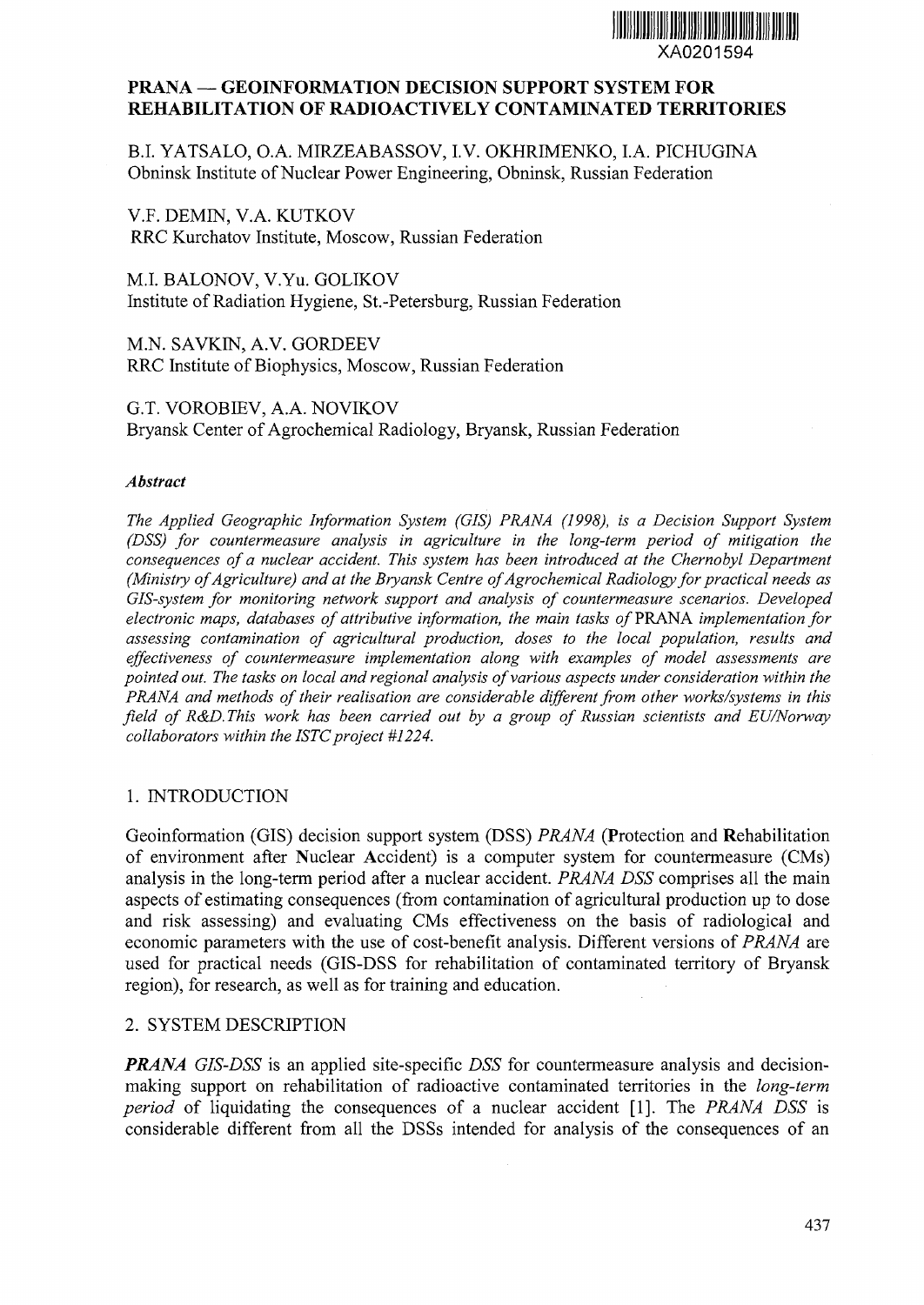accident due to, first of all, implementation of *local level* when assessing consequences and making decision on rehabilitation of contaminated territories.

The *PRANA DSS* is intended for solving the following main tasks:

- estimation of agricultural produce contamination;
- assessment of the structure of internal and external doses to the local population;
- —radiological risk analysis;
- estimation of the results of countermeasure implementation;
- evaluation of countermeasure effectiveness with the use of radiological and economic methods;
- comparison of different protective strategies;
- decision-making support on management of contaminated territories.

The *PRANA DSS* consists of the system core and the set of applications (modules). The core is responsible for loading initial data, electronic maps, mathematical models and libraries of presentation and data access. Applications are intended for solving specific tasks, including analysis and presentation of source data, estimation of the consequences of land contamination, assessments of the results of CMs implementation and comparison of different intervention strategies.

The features of the *PRANA DSS* are the following characteristics:

- —use of GIS-technologies; vector *map of landuse* and associated databases are key components of the system (see Fig.1);
- different levels of investigation and information detailing when estimating the consequences of land contamination, implementation of protective measures and evaluation of their effectiveness (district-farm-/settlements~arable lands-natural lands); at that the special attention is paid to the *local level analysis* of monitoring data and model estimates (for each field, settlement);
- particular attention is given to countermeasure analysis;
- evaluations of countermeasure effectiveness are based on the use of economic and radiological methods, including CBA-analysis.

## 3. DATABASES

 $\bar{\mathcal{A}}$ 

Database is one of the components of the *PRANA DSS.* Input information is divided into several types.

Geographical data (GIS layers) include vector electronic maps of surface contamination density of territory by radionuclides  $(^{137}C)$ , maps of landuse (settlements, arable lands, pastures, hayfields, forests, water systems, etc.), soil types, boundaries of the administrative division (farms, districts, regions).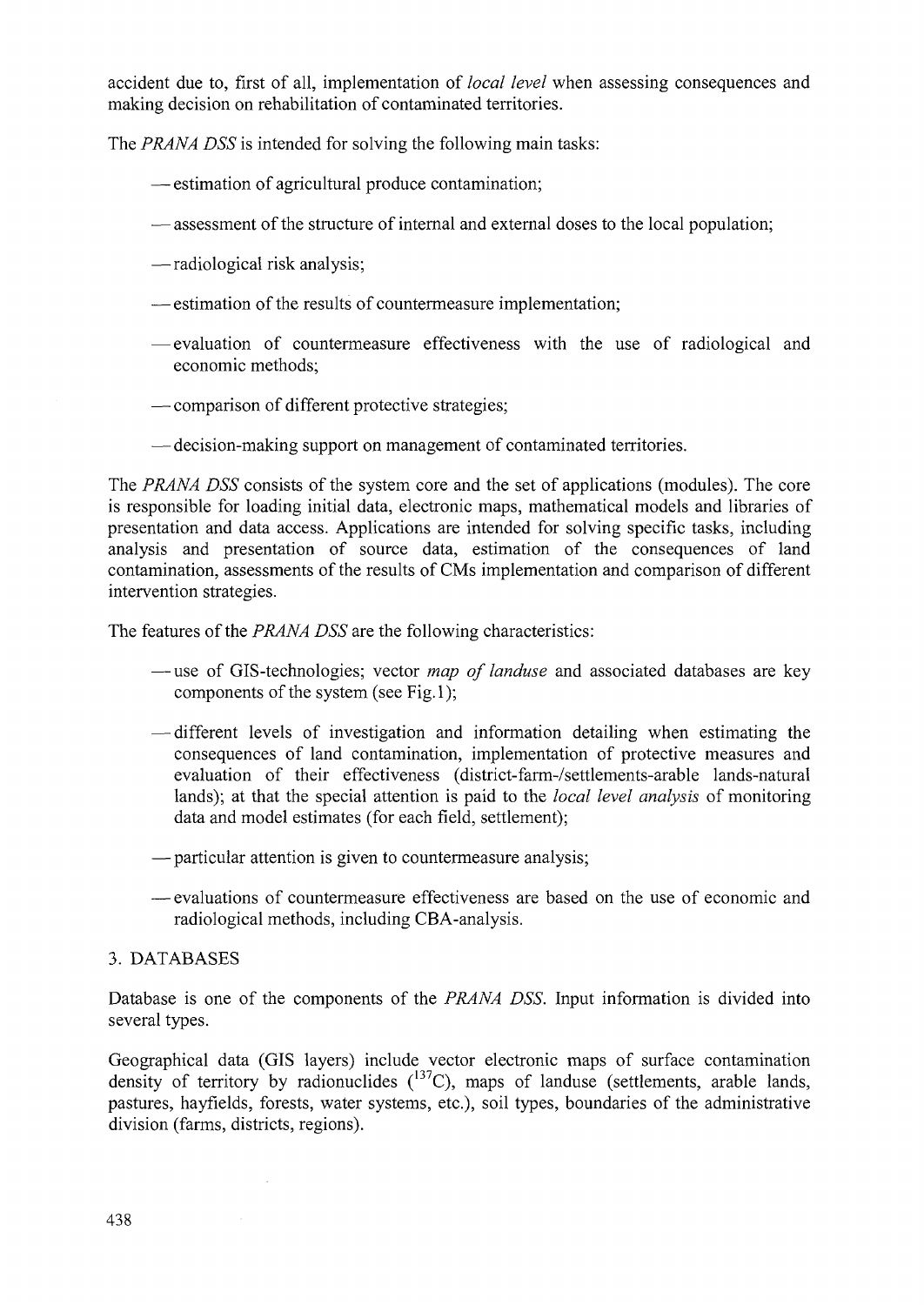"Tabular" information includes data on radiological parameters as well as agroecological, economic, demographic and other ones, including various transfer factors (for plant-growing and animal husbandry production) and countermeasure characteristics.

Databases associated with vector electronic maps (attributive information) comprise all the main information for each polygon and administrative/economic division, including:

- monitoring data (radiological, agrochemical, etc.) for each element of land use (fields, forests, etc.):
- the basic radiological, and demographic data for each settlement;
- agroeconomic and other data for each administrative district and for all farms of the given district;
- (available) data on countermeasures implemented earlier (for agricultural areas, settlements).



FIG.1. Map of surface density contamination  $(137Cs, 1993)$  on the polygons of landuse map for Novozybkov, Klintsy and Gordeevsky districts, Bryansk region.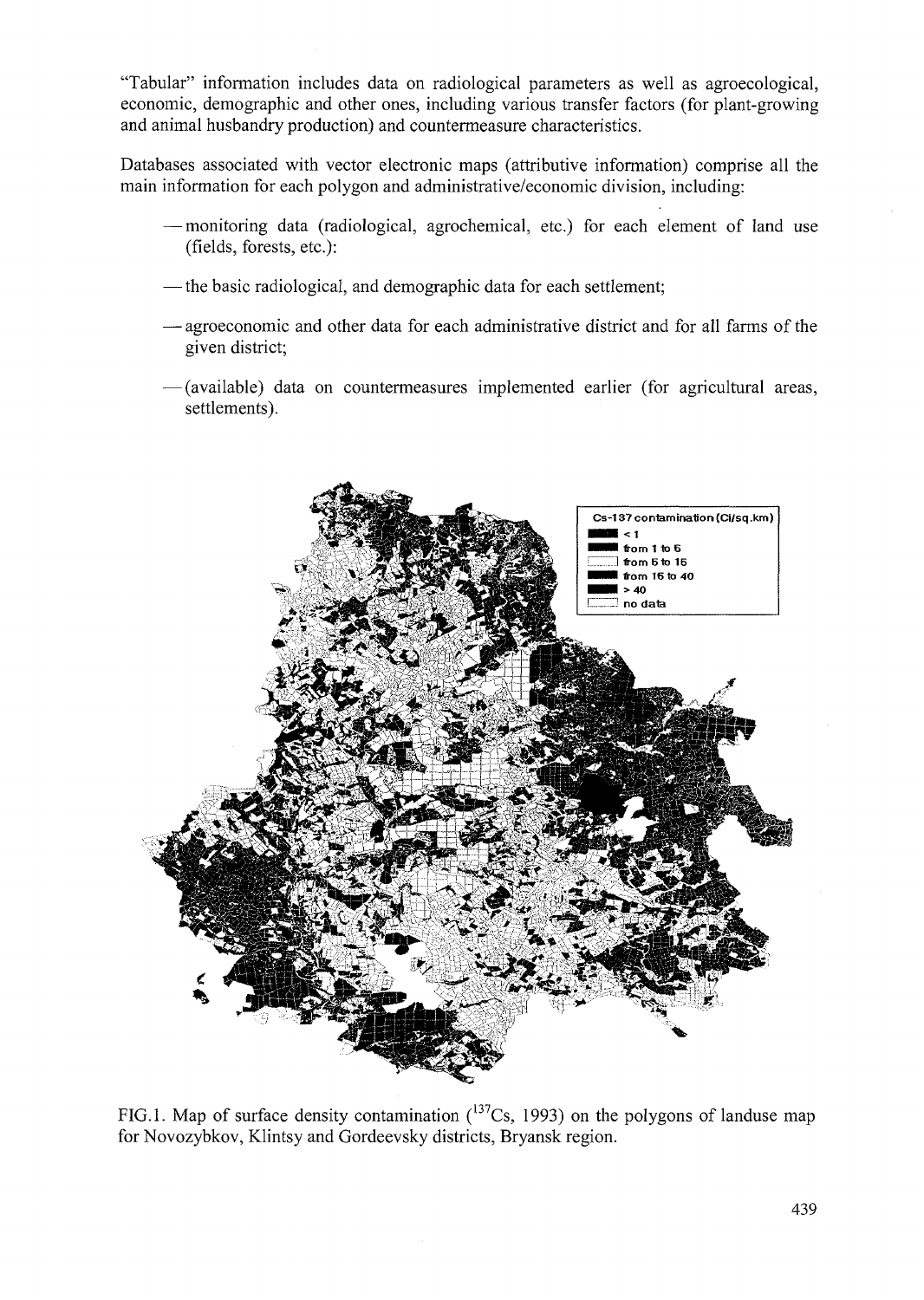## 4. COUNTERMEASURES

A wide range of countermeasures which can be divided conditionally into agricultural, administrative and indirect ones has been implemented in the (specific application of) PRANA DSSs, Agricultural CMs include various measures for natural and arable lands, CMs in animal husbandry and management in agrosphere [2]. Administrative CMs comprise restriction/ban of local foodstuffs and restrictions of population activities (among them there is a possibility of intervention levels alteration that can change significantly the structure and scale of intervention measures and lead to the change of the structure of population doses). For estimations of agricultural production contamination the models of contamination of plantgrowing and animal husbandry products are used. The feature of the dose models [3,4] is a significant use of cartographic data for connecting (rural) settlements with object of landuse (pastures and hayfields, arable lands, forests) and subsequent calculation of contamination of local diets, internal and external doses. Doses for the chosen year and dynamics of doses for each settlement are estimated. Using the dynamics of mean individual effective dose the risk analysis (radiogenic cancers) can be carried out [5].



FIG. 2. Model estimates (example): the structure of dose to the local population before and after countermeasure implementation.

Evaluations of countermeasure effectiveness are based on the use of algorithms of estimating avertable collective and/or individual doses, algorithms of assessing countermeasure cost with implementation of cost-benefit analysis [2]. For the analysis of CMs or countermeasure combination the results of their application (contamination of production, population dose, the effectiveness of CMs) are presented as maps, tables, diagrams and graphs for the chosen levelThe interface of the PRANA DSS allows using possibilities of modules developed for visualisation of source data, carrying out different assessments and their analysis (zoning and ranking of lands, settlements and farms according to a chosen criterion), formation of various scenarios for analysis, the estimation of different CMs and subsequent decision making.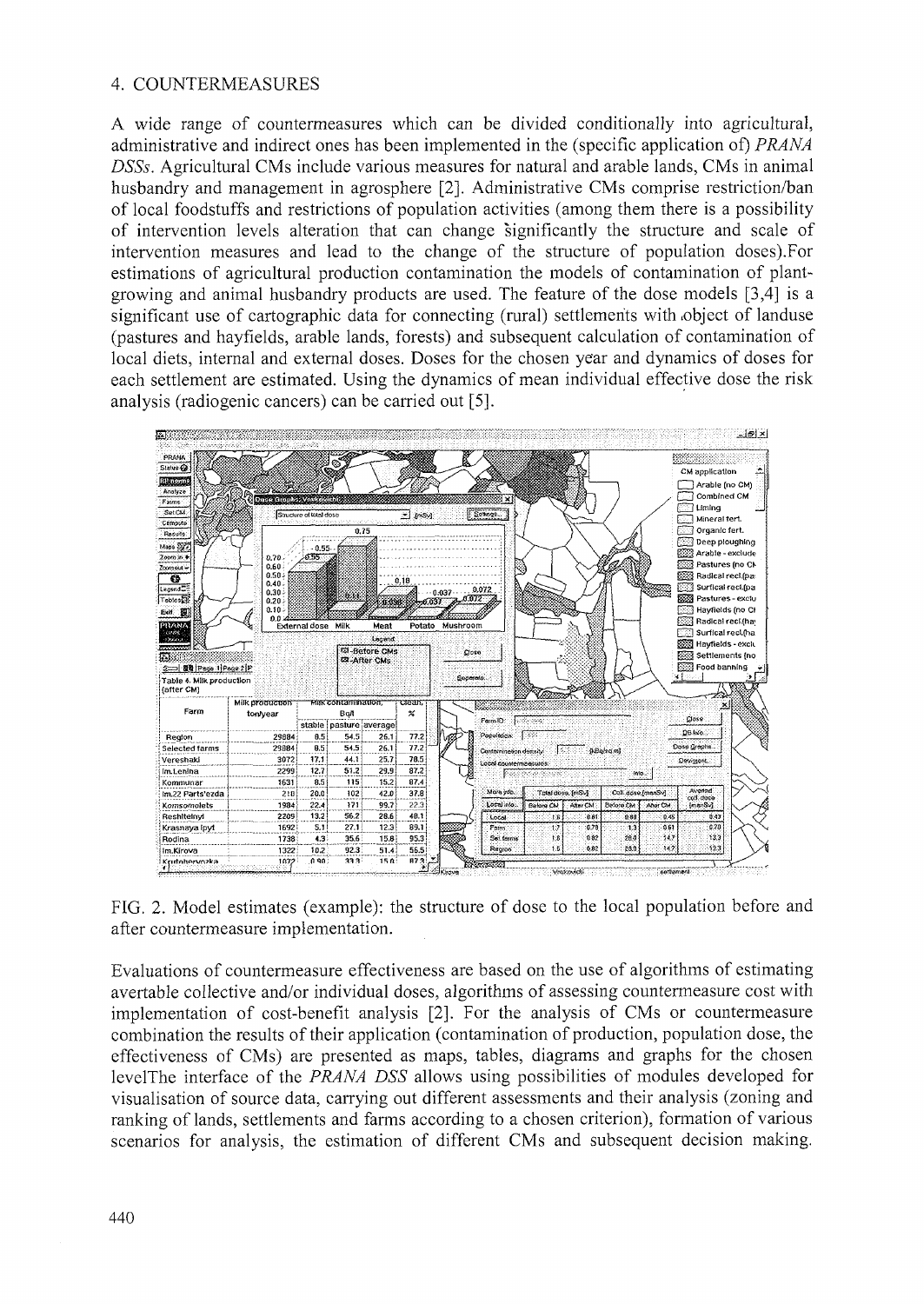Presentation of output information comprises all the results on estimations of production contamination, structure of population doses (Fig.2) and countermeasure effectiveness as well as integration of estimates from initial areas (field, settlement) up to the farm or group of chosen farms and district/region as a whole (Fig.3). Operation in the regime of "local level" (at the level of separate farm) provides a more flexible use of *PRANA* possibilities on implementation and assessment of countermeasure scenarios and presentation of output information.



FIG.3. Model estimates: analysis of countermeasure effectiveness.

# 5. FURTHER DEVELOPMENTS

The first version of *PRANA* (*PRANA*-1) was developed in 1997-1998. This system is used at the Chernobyl Department (Ministry of Agriculture) and at the Bryansk Centre of Agrochemical Radiology for practical needs. Practical use comprises monitoring network support, preparing different maps (contamination of fields and production, crop rotation, type of soil, etc.), as well as address recommendations on CMs implementation and corresponding estimates of cost, amount of substances (fertilisers), CMs effectiveness, etc.). However, its possibilities are limited by the questions of agriculture  $[1,2]$ .

Conceptual requirements to GIS-DSSs, which are some considerable extension of the PRANA-1, were elaborated in contacts with interested parties in Russia. Realisation of the planned requirements and tasks are achieved through creating several GIS-DSSs (family of *PRANA* systems; each of them is intended for analysis of specific range of problems):

- —GIS-DSS for practical use in Bryansk region (for introduction at appropriate local Centres, Authorities and Ministries):
- -GIS-DSS for research and for scientific and practical estimations (including estimation of radionuclide fluxes, uncertainty analysis and optimisation of countermeasure structure);